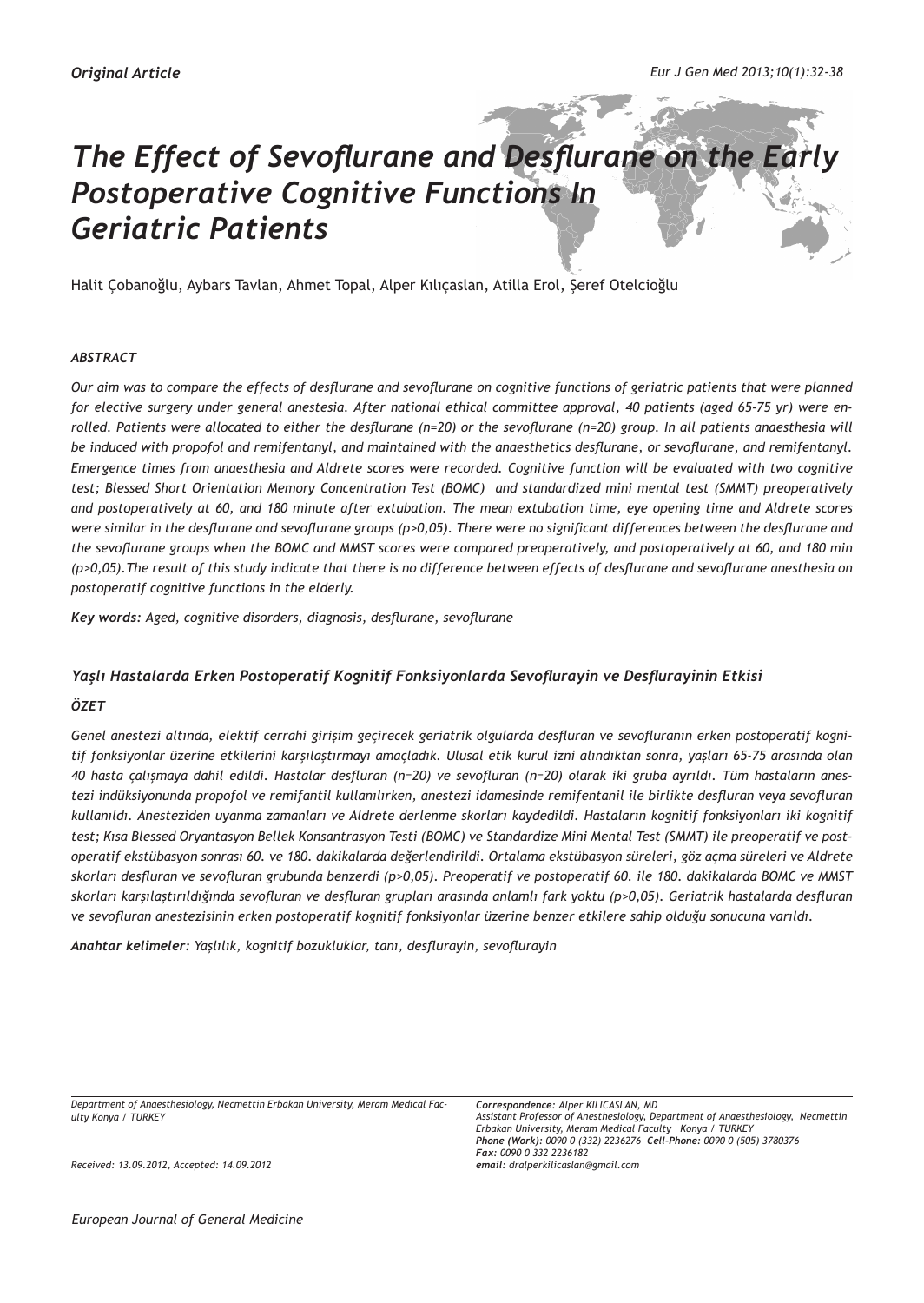# **INTRODUCTION**

The postoperative psychomotor disorder is defined as the postoperative cognitive dysfunction (POCD) (1). The psychomotor function disorder may be associated with the anesthetic agents, as well as the physiological changes resulting from the anesthesia (2,3). The knowledge of the factors causing deterioration in cognitive functions, and of the evaluation methods, will ensure the achievement of reliable information about postoperative cognitive dysfunction and will lead to measures to be taken to reduce the frequency and severity of this condition (4). Various psychomotor tests are applied for the evaluation of the cognitive functions (5). However, because the differences in language and culture will affect the test results, the validity and the reliability tests must be done for the specific community. Short Blessed Orientation Memory Concentration Test (BOMC) and Standardized Mini-Mental State Examination (MMSE) are tests with reliability and validity for Turkish people (6). Desflurane and sevoflurane, which are the latest agents for the inhalation anesthesia, have a significantly lower solubility in water, fat and blood compared to the other volatile anesthetics (7). Therefore, with both agents, there is a fast recovery and return of the cognitive functions (8).

In our literature review, we did not find a study investigating the postoperative cognitive functions in the geriatric patients, using the appropriate tests for Turkish people. The hypothesis of the study is that, in geriatric patients, desflurane, which has a lower blood / gas solubility compared to sevoflurane, can provide an early recovery of cognitive functions (9). For this purpose, we aimed to compare desflurane and sevoflurane inhalation anesthesia in geriatric patients, with respect to the hemodynamics, the early postoperative recovery and the effects on the cognitive function by applying BOMC and MMSE cognitive function tests.

# **MATERIALS AND METHODS**

After approval by the Clinical Drug Trials Ethics Advisory Board of the Ministry of Health (No. 15; dated 24.09.2010), between 01.10.2010-30.06.2011, 40 patients of ASA I-III, who were scheduled for grade 2 elective surgery, as defined by the application guide of the Turkish Society of Anesthesiology (TARD), 65 years and older, at least literate were included for the study. The study was carried out to investigate the effects of the desflurane and sevoflurane anesthesia on early postoperative cognitive functions. All patients were informed and a written informed consent was obtained from each subject. The patients with a history of neurological or psychiatric disease that influence the cognitive functions and the CNS, drug use affecting the CNS, alcohol use two or more times a week or any addiction, and sleep disorders were excluded. The patients were randomly divided into two groups by the method of sealed envelopes, one day before surgery the BOMC and the SMMT were done, and the normal levels of cognitive function of the patients were determined (6) (Appendix 1-2). In the operation room, an 18 or 20 gauge cannula was inserted in a peripheral vein and 0.9% NaCl solution infusion was started. Electrocardiogram (ECG), peripheral oxygen saturation (SpO2) and non-invasive arterial pressure monitoring (Datex-Ohmeda S/5 ADU, SWEDEN) were performed. The heart rate (HR), the mean arterial pressure (MAP), and the SpO<sub>2</sub> were measured and recorded before the induction, during the induction, after the extubation, and 5 minutes after the extubation. Every 15 minutes until the end of the operation, MAP, HR, SpO2, ETCO $_2$ , end-tidal volatile anesthetic drug concentrations were measured (Datex, Capnomac ® SWEDEN) and recorded.

Throughout the operation, the anesthetic and the analgesic requirement was set to maintain the MAP and the HR values at  $\pm$  20% of the baseline value right before the induction. A 20% increase in the value of the OAB and / or >90 beats / min were considered to be superficial anesthesia, and the remifentanyl (Ultiva<sup>™</sup> GlaxoSmithKline) dose was increased by 25%. A 20% reduction in the value of MAP and / or HR <50 beats / min was considered as deep anesthesia in the remifentanyl dose was reduced by 25%. In the operation room, before the induction, preoxygenation with 100% O2 was performed for 5 minutes. In Group I,  $0.5 \mu g/$ kg/min remifentanyl infusion was started intravenously for the induction of anesthesia, together with 1-2 mg/ kg propofol (Propofol ®, Fresenius Kabi). As the spontaneous respiration disappeared, 0.5 mg / kg atracurium (Tracrium ® GlaxoSmithKline) was administered for muscle relaxation, and three minutes later, the patient was intubated orotracheally and the mechanical ventilation support (Datex-Ohmeda anesthetic machine with S/5TM) was started. The anesthesia was maintained with 50%  $O_2$ +50% air, and 0.5-1 minimal alveolar concentration (MAC) desflurane and 0.25 to 0.5 µg/kg/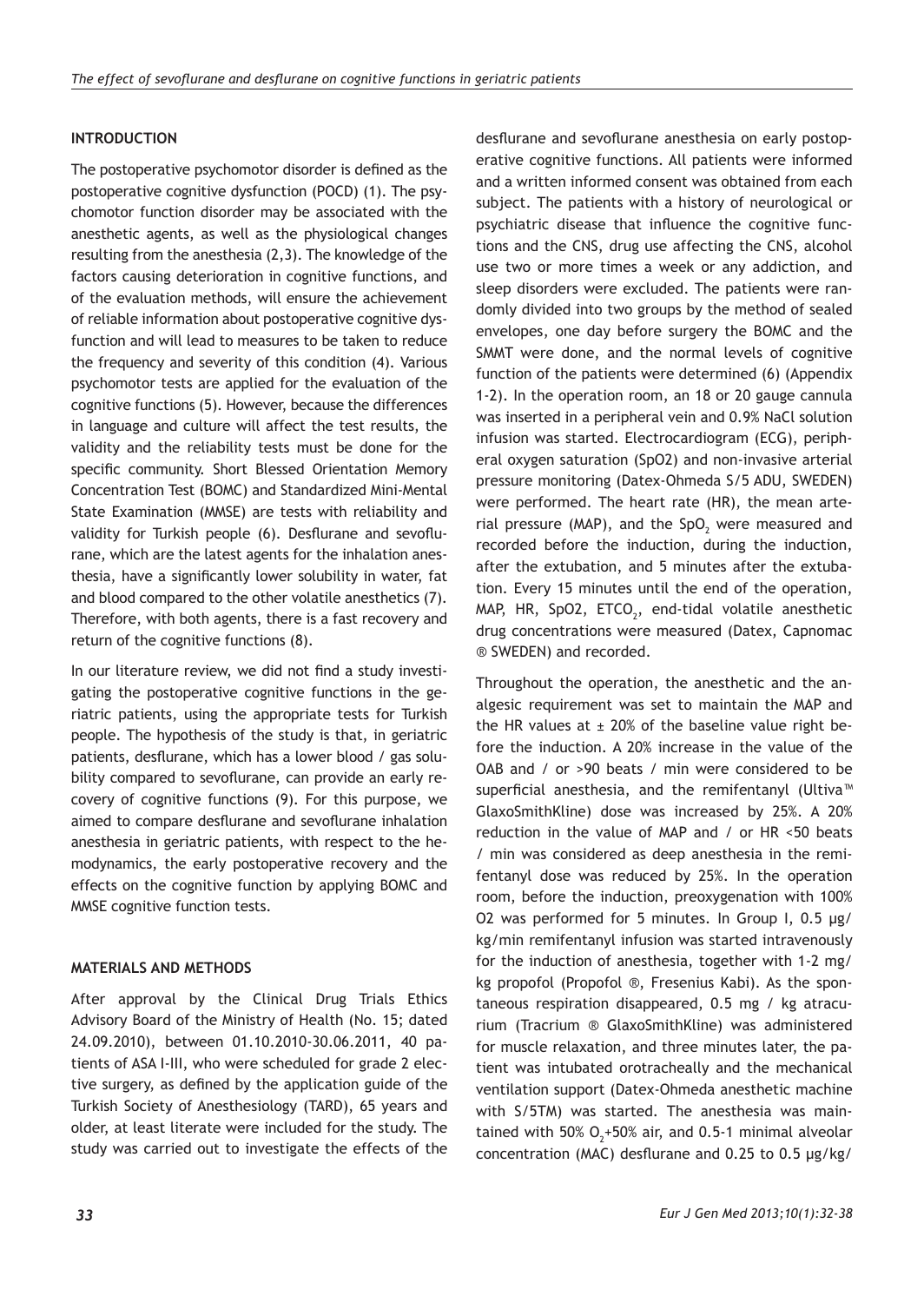min remifentanyl infusion. The ventilation was achieved with a tidal volume of 8-10 mL/kg and a respiratory rate of 10-14 / minute. In Group II, 0.5 µg/kg/min remifentanyl infusion was started intravenously for the induction of anesthesia, together with 1-2 mg/kg propofol. As the spontaneous respiration disappeared, 0.5 mg/ kg atracurium was administered for muscle relaxation, and three minutes later, the patient was intubated orotracheally and the mechanical ventilation support was started. The anesthesia was maintained with 50%  $O_{2}$ +50% air, and 0.5-1 MAC sevoflurane and 0.25 to 0.5 µg/kg/min remifentanyl infusion. The ventilation was achieved with a tidal volume of 8-10 mL/kg and a respiratory rate of 10-14/minute. The inhalation anesthetics were ceased as soon as the skin closure initiated, and the remifentanil infusion was terminated as soon as the skin was completely closed. Neuromuscular blockade was antagonized by 0.01 mg/kg atropine and 0.03 mg/ kg neostigmine, and the patients were extubated after spontaneous respiration. In both groups, for postoperative analgesia, tramadol HCl (Abdi Ibrahim Contramal ®) 1 mg/kg was administered intravenously if there was no contraindication. Extubation time (the re-establishment of the swallowing reflexes after the discontinuation of anesthetics, stabilization of the vital functions and regular spontaneous breathing movements), eye-opening time (the time to open the eyes after discontinuation of anesthetics), and the Aldrete Recovery Score at the 2nd and the 5th minutes after extubation were recorded. When the Aldrete Recovery Score was ≥9, the patients were brought to the postoperative care room. After the recovery from the anesthesia, at postoperative 60 and 180 minutes, the cognitive functions were evaluated using the BOMC, and the MMSE (6). The data was analyzed using the SPSS 16.0 package program. The descriptive statistics were shown in tables and graphics. Betweengroup comparisons were performed with the Kruskal-Wallis analysis of variance. The binary comparison of the parameters in terms of the differences between the groups was done with the Mann-Whitney U test with a Post-hoc Bonferroni Correction. Gender and ASA differences between the two groups were compared by the chi-square test. The repeated measurements within groups were compared using the Friedman test. The significant results were compared with the Bonferronicorrected Wilcoxon Signed Ranks test. The significance level was taken as 0.05. The power of the study to show that there is no difference between the groups was calculated as 0.95, with the current cognitive tests, a difference of 0.7 and within a standard deviation of  $\pm$  0.1, when 20 patients were included in both groups.

#### *RESULTS*

Forty patients were included In ASA I-III risk group, scheduled for elective surgery under general anesthesia. The patients were divided into two groups as desflurane group (Group I) and the sevoflurane group (Group II). Age, weight, height, sex, operative and anesthesia times were similar in two groups (p>0.05) (Table 1). There was no statistical difference between the groups with respect to the total doses of remifentanyl used intraoperatively (p> 0.05) (Table 2). The average used end-tidal (ET) sevoflurane and desflurane concentration values are shown in Table 2. The first 75 minutes of hemodynamic parameters were evaluated statistically. The both groups of patients in the study, were found to have similar hemodynamical features. In both groups there was a decrease in MAP after the induction of the anesthesia (Figure 1). There was statistically no significant difference between the desflurane and the sevoflurane group in terms of extubation and eye-opening time (p>0.05). No statistical difference was found between the groups with respect to Aldrete Recovery Scores at the end of the operation and at 2 and 5 minutes (p>0.05) (Table 3). BOMC was assessed over 28 points. The comparison of the preoperative values and postoperative values of the 60th minutes and the 180th minutes revealed no statistically significant results (p>0.05) (Table 4). MMSE score was evaluated out of 30 points. When the preoperative values and the values at the postoperative 60th minutes and 180 minutes were compared, there was no statistically significant difference between the groups (p>0.05) (Table 4).

#### **DISCUSSION**

This study, conducted in 40 elderly patients, was carried out to compare the effects of desflurane and sevoflurane anesthesia on cognitive functions, in the early postoperative period. The cognitive functions were evaluated with the BOMC and the MMSE tests. Both tests were performed preoperatively and postoperatively at 60 and 180 minutes. After the induction of anesthesia, both groups were hemodynamically stable. Extubation and eye opening time, and the Aldrete recovery Scores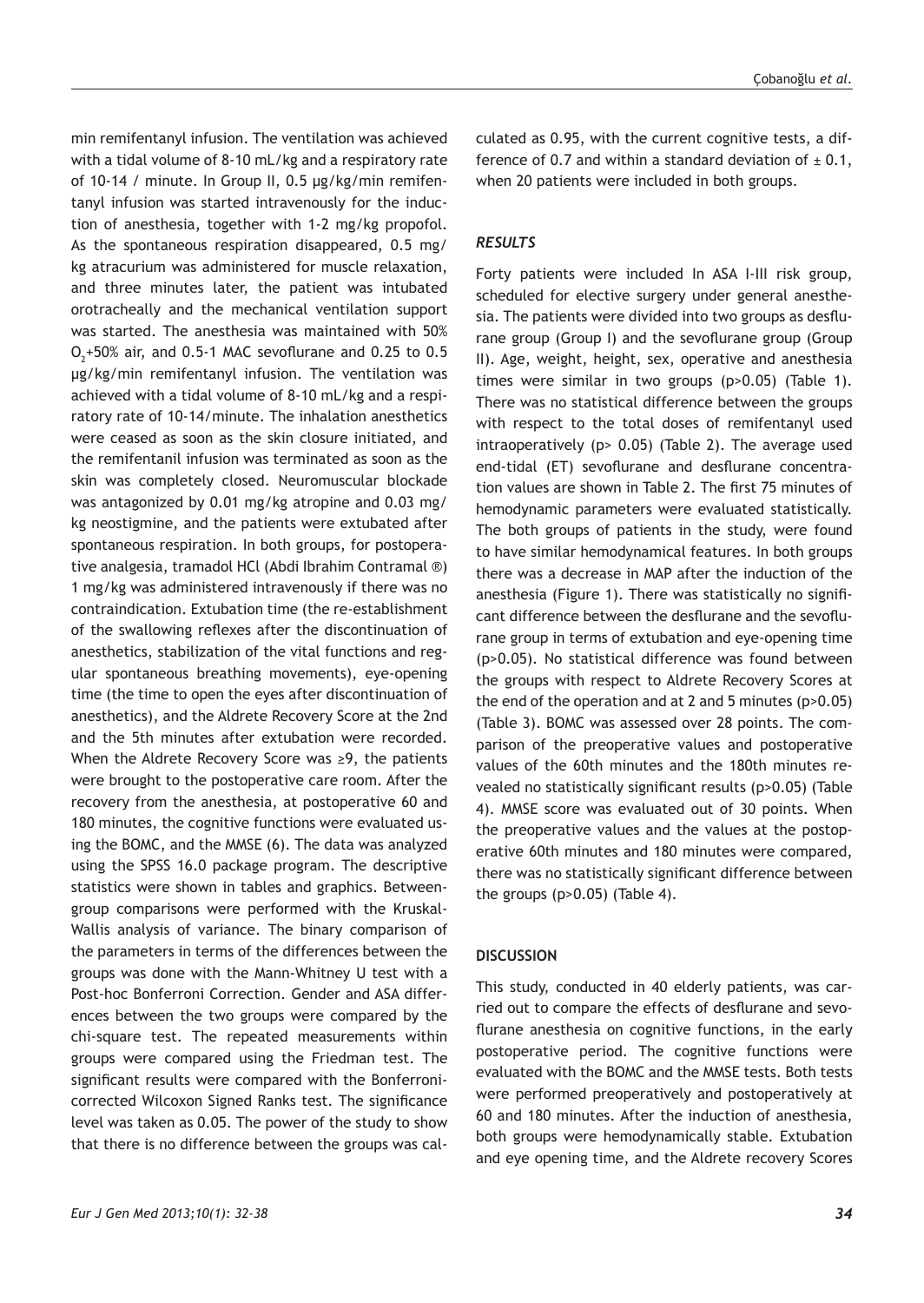|                           | Group $l$ (n:20) | Group II (n:20) |
|---------------------------|------------------|-----------------|
| Age (years)               | $68.9{\pm}4.5$   | $68.9 \pm 5.7$  |
| Weight (kg)               | $75.1 \pm 8.6$   | $71.9 \pm 10.8$ |
| Height (cm)               | $169.7 \pm 5.9$  | $166.1 \pm 6.4$ |
| Gender (Female/Male) 5/15 |                  | 7/13            |
| <b>Inguinal Hernia</b>    | 17               | 15              |
| Incisional Hernia         | 3                | 5               |
| Operating time (min)      | $76.1 \pm 10.6$  | $77.9 \pm 10.3$ |
| Anesthesia time (min)     | $83.1 \pm 10.4$  | $84.6 \pm 11.9$ |

*Table 1. Characteristics of the study*

## *Table 3. Postoperative recovery values (mean ± SD).*

|                               | Grup $I(n:20)$ | Grup II $(n:20)$ |
|-------------------------------|----------------|------------------|
| Extubation time (min)         | $7.4 + 7.4$    | $7.3 \pm 1.8$    |
| Eye opening time (dk)         | $8.4 + 2.7$    | $8.4 + 2.2$      |
| Aldrete Score at the 2nd min. | $9.3 + 0.4$    | $9.2 + 0.4$      |
| Aldrete Score at the 5th min. | $10.0 + 0.0$   | $10.0 + 0.0$     |

### anesthetic agents.

at the 2nd and 5th minutes after the surgery were similar in two groups. as The early postoperative cognitive functions, measured by BOMC and MMSE tests, showed similar features in both groups. In general anesthesia, the new inhalation anesthetics are often preferred for reasons such as easy adjustment of the depth of the intraoperative anesthesia, minimal postoperative side effects, and a quick and full recovery (10). Sevoflurane and desflurane are widely used due to their low solubility, and their hemodynamics, recovery and side effects are compared in various studies. Dupont et al. have evaluated the hemodynamic parameters during anesthesia with desflurane (at a concentration of 3.4%), sevoflurane (1.4%) and isoflorane (0.7%), and reported similar blood pressure and heart throughout the anesthesia rate (11). Similarly, in the study of Ebert et al. comparing the desflurane and the sevoflurane anesthesia, no significant change in heart rate was observed at 0.83 MAC in both groups. They have identified a dose-dependent decrease in the OAB in both groups, and reported that the hemodynamic effects of sevoflurane and desflurane were similar (12). In our study, in both groups, the HR was within the normal limits in all periods. Statistically non-significant decreases were observed in the mean arterial pressure, compared to the preoperative values. These changes were thought to be associated with the depression on the cardiovascular system caused by the

*Table 2. Total drug doses (mean ± SD).*

|                              | Grup $(n=20)$   | Grup II $(n=20)$ |
|------------------------------|-----------------|------------------|
| Total remifentanyl( $\mu$ g) | $585.9 + 231.5$ | $547.7 + 242.8$  |
| Average ET desflurane(%)     | $2.6 \pm 0.90$  |                  |
| Average ET sevoflurane(%)    | ٠               | $0.6 \pm 0.50$   |
| ET: End Tidal                |                 |                  |

Gauthier et al. have investigated the effects of sevoflurane and isoflurane on the recovery, in 60 patients between the ages of 18-70, undergoing neurosurgery, found that, the recovery of sevoflurane group was not only faster, but the postoperative neurological examination could be done in a shorter time (13). Fredman et al. have compared the sevoflurane and the propofol anesthesia in patients undergoing ambulatory surgery, and used propofol for the induction and the maintenance of the anesthesia in group I, whereas in group II, anesthesia was induced with propofol, and maintained with sevoflurane (1-2% in Eт), and in group III both the induction of and the maintenance was done with sevoflurane (1-4% in Eт). The ability to respond to simple verbal commands and to open the eyes was evaluated at 15 to 30 second intervals after the discontinuation of the anesthetics. Spontaneous eye opening, verbal response to commands, the extubation time, and the recovery time until the ability to tell the name, age, date of birth was similar in all three treatment groups. The authors have concluded that sevufluran can be an alternative to propofol to start and maintain the general anesthesia in ambulatory surgery (14). Juvin et al. have observed effects of desflurane and sevoflurane on postoperative recovery in the morbidly obese patients, and reported that the recovery in the desflurane group was faster and more comfortable. The extubation, the eye-opening and the orientation time was shorter in the desflurane group (15). Larsen et al. have compared the recovery and the cognitive functions in remifentanyl - propofol, desflurane and sevoflurane anesthesia. They have attributed the more rapid recovery in the remifentanyl – propofol group to the more rapid elimination of these drugs compared to the sevoflurane and desflurane. In addition, they have reported a possible residual effect of fentanyl on the recovery, since it was used in all the groups (16). Dupont et al. have found that a significantly shorter recovery, eye opening and extubation time in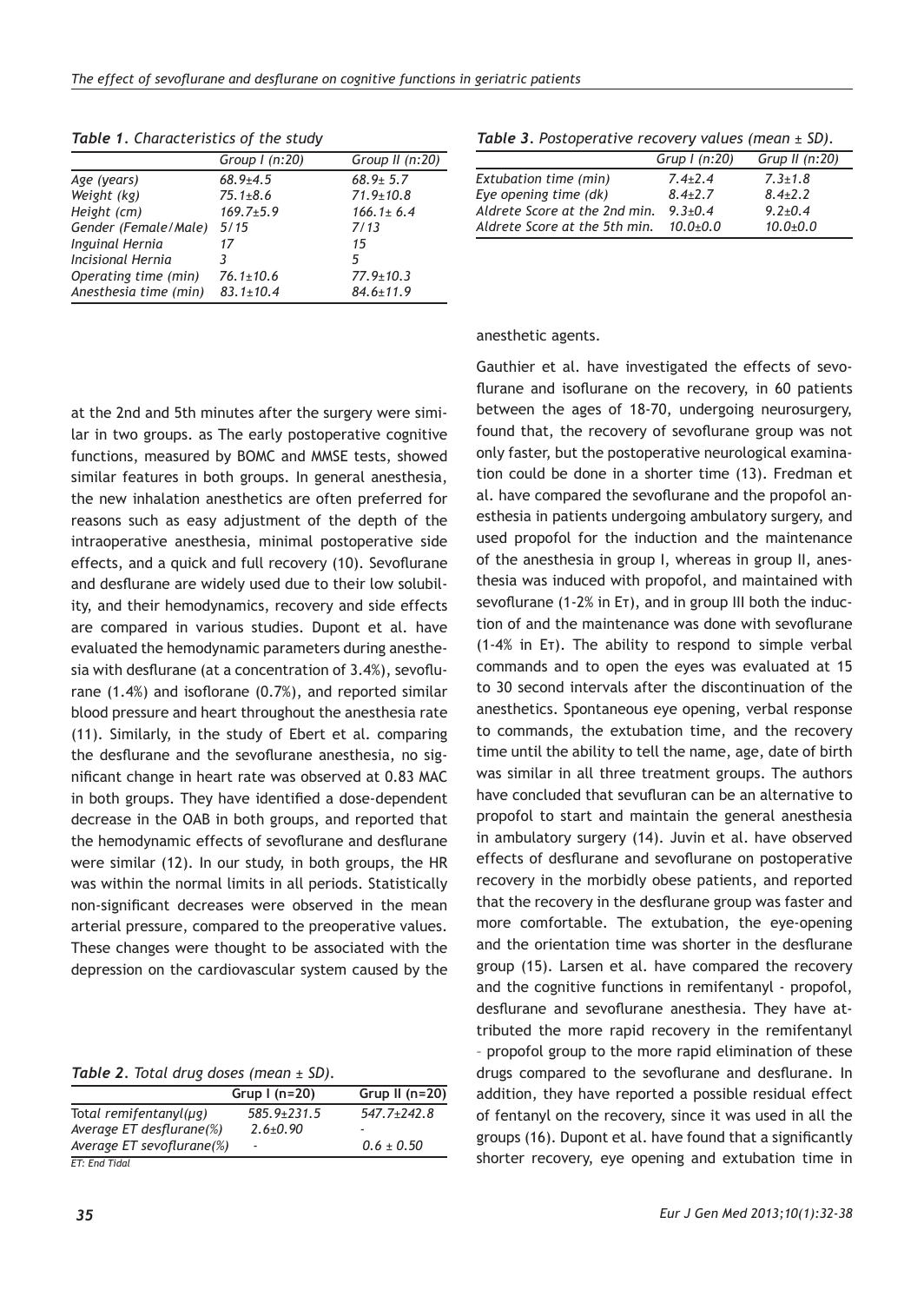|                        | Grup $\mid$ (n.20) | Grup II $(n:20)$ | p value |
|------------------------|--------------------|------------------|---------|
| Preop. BOMC            | $7.1 \pm 5.1$      | $5.2 \pm 5.1$    | 0.249   |
| Postop. 60th min BOMC  | $7.2 \pm 5.6$      | $6.0{\pm}4.3$    | 0.471   |
| Postop. 180th min BOMC | $6.3 \pm 5.3$      | $4.6 \pm 4.5$    | 0.276   |
| Preop. MMSE            | $27.8 \pm 2.2$     | $27.0 \pm 2.1$   | 0.277   |
| Postop. 60th min MMSE  | $27.1 \pm 1.9$     | $25.9 \pm 1.4$   | 0.310   |
| Postop. 180th min MMSE | $27.9 \pm 2.2$     | $27.2 \pm 1.6$   | 0.264   |

*Table 4. BOMC and MMSE results (mean ± SD).*

the desflurane group compared to the sevoflurane group (11). There are several tests used to evaluate the restoration of the cognitive functions after anesthesia in the elderly. Geriatric Mental State Examination, Digit Symbol Substitution Test (DSST), Trieger Dot Test (TDT), BOMC, and the MMSE are some of these. Heavner et al. have used the scoring method DSST as the postoperative recovery score, and found similar DSST scores in the desflurane and the sevoflurane groups which they have compared (17). Tarazi et al. have also used the DDST scoring system to compare the desflurane and sevoflurane anesthesia, and have found higher DSST scores at all periods, with a significant difference at the 30th minute (18). Nathanson et al. have evaluated the effects of anesthesia with sevoflurane and desflurane at the ambulatory surgery on the cognitive functions, and measured with the DDST scoring system preoperatively and at the postoperative 30th, 60th, 90th and 120th minutes. Their findings were in accordance with our results, the restoration of the cognitive functions in this study were similar in both groups (19). Wandel et al. have compared the characteristics of the sevoflurane



or propofol anesthesia in adults undergoing ambulatory surgery. In this study, preoperative cognitive functions were measured by DSST. The cognitive functions were restored significantly faster after sevoflurane anesthesia (20). Chen et al. have compared the cognitive functions in patients over 65 years of age, after desflurane or sevoflurane anesthesia, using the Mini Mental Test (MMT), and reported that there were no statistically significant difference between the groups with respect to the MMT values preoperatively and postoperatively at 1,3,6 and 24 hours (21). The tests used to measure the cognitive impairment in the early postoperative period, give different results depending on the anesthetic procedures (22). Furthermore, the neuropsychological tests are also affected by the differences in language and culture (6). Therefore, the validity and reliability studies must be made for the community before implementing the tests. In this study, the fact that the BOMC and the MMSE results were better at 180 minutes after the operation than the preoperative values, suggests that repeated applications may be effective for learning. The inclusion of the patients who smoke to the study is a limitation of this study. Smoking can have a negative effect on the cognitive functions by increasing the lowdensity lipoprotein (22).

There were no complications during the operation and at the recovery room, all cases were sent to the wards uneventfully. In conclusion, desflurane and sevoflurane anesthesia in geriatric patients were shown to have similar characteristics with respect to the hemodynamic stability, the early postoperative cognitive functions, and the recovery.

*Figure 1. The change of the MAP values over time.*

*tion, t3:15th min., t4:30th min., t5: 45th min, t6: 60th min., t7: 75th min., t8: after the extubation., t9:5 min. after the extubation.*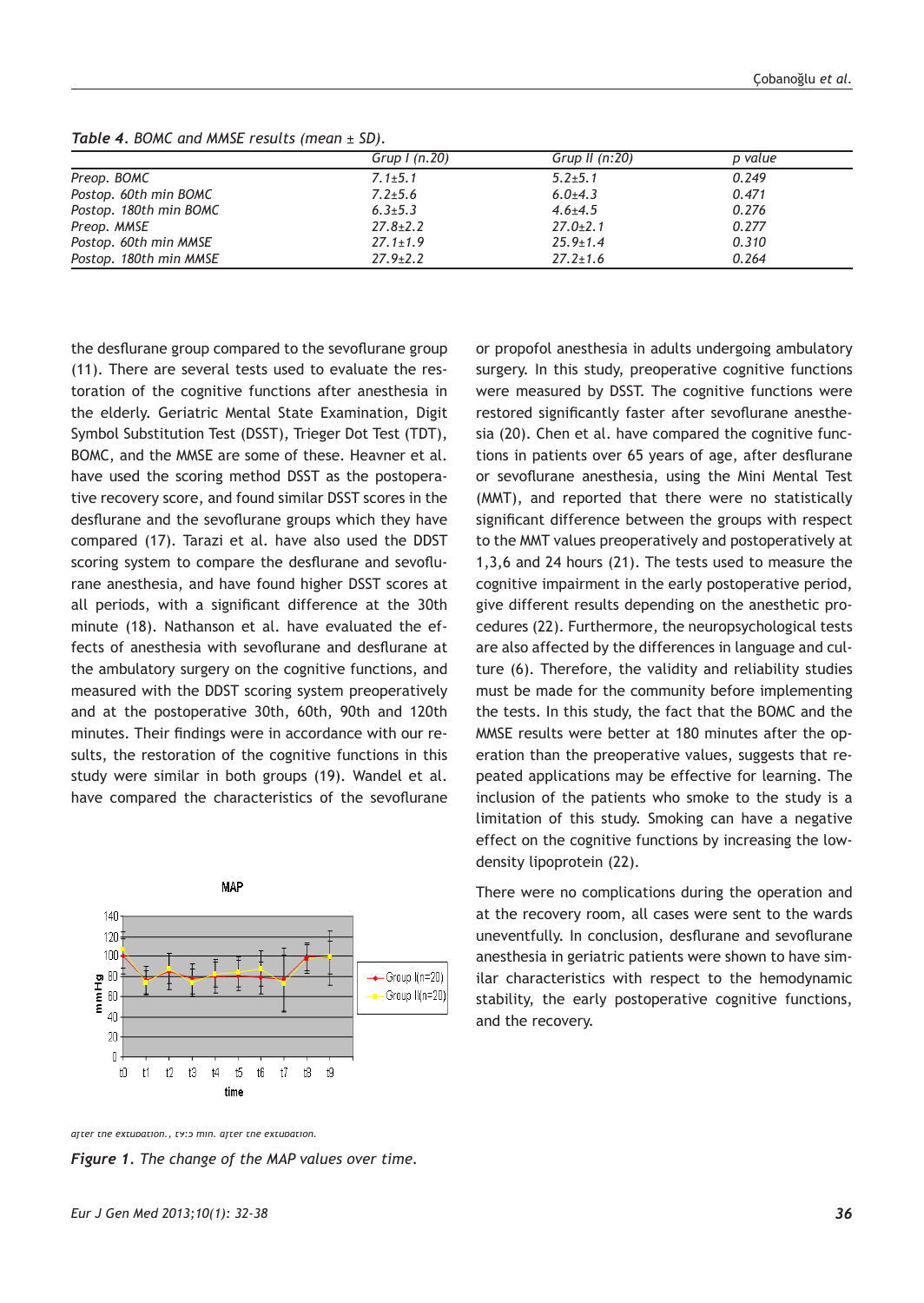Appendix 1. Short Blessed Orientation-Memory-Concentration Test (BOMC)

| Question |  |  | Fault Score Weight?? |
|----------|--|--|----------------------|
|----------|--|--|----------------------|

1 Which year is this?  $1 \quad ... \quad x \quad 4 = \quad ...$ 

2 Which month is this? 1 ….  $x 3 =$  …….

Remember this address:

Emine Keskin Fırın Sokak No:42 BARTIN

3 How late is it now? (within one hour)  $1 \dots x$  3 = ……

4 Count backwards from twenty one at a time 2 ….x2 = …….

5 Count down the months.  $2 \dots x^2 = \dots$ 

6 Repeat the address I've told  $5$  ......  $x^2 =$  .......

TOTAL = …….

Appendix 2. Standardized Mini-Mental State Examination (MMSE)

| Questions                                                                                                                        | <b>Points</b>  |
|----------------------------------------------------------------------------------------------------------------------------------|----------------|
| 1. Which year is this?                                                                                                           | 1              |
| 2. Which season is this?                                                                                                         | 1              |
| 3. Which month is this?                                                                                                          | 1              |
| 4. What is the date?                                                                                                             | 1              |
| 5. Which day is this?                                                                                                            | 1              |
| 6. In which country do we live?                                                                                                  | 1              |
| 7. In which city are you now?                                                                                                    | 1              |
| 8. In which district are you now?                                                                                                | 1              |
| 9. In which building are you now?                                                                                                | 1              |
| 10. In which floor of the building are you now?                                                                                  | 1              |
| 11. Repeat these three nouns after me (table, flag, dress)                                                                       | 3              |
| 12. Go backwards from 100 by subtracting 7                                                                                       | 5              |
| 13. Do you remember the three words I have just said?                                                                            | 3              |
| 14. What is the name of these objects? (watch, pen, etc.).                                                                       | $\overline{2}$ |
| 15. Repeat the sentence (if and but if I do not want)                                                                            | $\mathbf{1}$   |
| 16. Take the paper on the table, fold it with both hands, and<br>put it back                                                     | 3              |
| 17. I will give you a sentence, read it and do what it says                                                                      | 1              |
| 18. I will give you a piece of paper, write a meaningful sen-<br>tence                                                           | 1              |
| 19. Draw the shape I'll show you<br>(Two rhombuses, one inside the other, for the educated sub-<br>jects a circle in a triangle) |                |

#### *REFERENCES*

- *1. Öğün CÖ, Topal A, Duman A, Erol A, Ökesli S. Remifentanil-Sevofluran-Azotprotoksit Anestezisinde Propofol Ve Tiyopenton'un Orta Ve İleri Yaştaki Kadınlarda Derlenmeye Ve Erken Kognitif Fonksiyonlara Etkisi. J Turk Anaesth Int Care 2002;30:209-17.*
- *2. Hoke JF, Cunningham F, James MK, Muir KT, Hoffman WE. Comparative pharmacokinetics and pharmacodinamics of remifentanil, its principle metabolite (GR 90291) and alfentanil in dogs. J Pharmacol Exp Ther 1997;281(1):226-32.*
- *3. Ucuzal M, Akyolcu N. Postoperative cognitive changes in elderly. Turk J Geriatrics 2008;11(3):119-27.*
- *4. Sebel PS, Hoke JF, Westmoreland C,et al. Histamine concentrations and hemodynamic responses after remifentanil. Anaest Analg 1995;80(5):990-3.*
- *5. Aldrete JA, Kroulık D. The post anaesthesia recovery score. Anaesth Analg 1970;49(6):924-7.*
- *6. Akıncı SB, Ceyhan H, Çoşkun Z, Akıncı M, Özgen S. Günübirlik Anestezi Sonrası kognitif yetmezlik sorgulaması. Anestezi Dergisi 2002;10(4):257-62.*
- *7. Mashour GA, Forman SA, Campagna JA. Mechanisms of general anesthesia: from molecules to mind. Best Pract Res Clin Anaesthesiol 2005;19:349-64.*
- *8. Chen X, Zhao M, White PF, et al. The recovery of cognitive function after general anesthesia in elderly patients: A Comparison of desflurane and sevoflurane. Anaesth Analg 2001;93(6):1489-94.*
- *9. Tobias JD. Inhalational anesthesia: basic pharmacology, end organ effects, and applications in the treatment of status asthmaticus. Intensive Care Med 2009;24(6):361-71.*
- *10. Silverstein JH, Timberger M, Reich DL, Uysal S. Central Nervous System Dysfunction after Noncardiac Surgery and Anesthesia in the Elderly. Anesthesiology 2007;106(3):622-8.*
- *11. Dupont J, Tavernier B, Ghosez Y, et al. Recovery after anaesthesia for pulmonary surgery. Desflurane, sevoflurane and isoflurane. Br J Anaesth 1999;82:355-9.*
- *12. Ebert TJ, Muzi M, Lopatka JW. Neurocirculatory responses to sevoflurane in humans. A comparison to desflurane. Anesthesiology 1995;83(1):88-95.*
- *13. Gauthier A, Girard F, Boudreault D, Ruel M,Todorov A. Sevoflurane provides faster recovery and postoperative neurological assessment than isoflurane in long-duration neurological cases Anest Analg 2002;95(5):1384-8.*
- *14. Fredman B, Nathanson MH, Smith I, Wang J, Klein K, White PF. Sevoflurane for outpatient anaesthesia: A comparison with propofol. Anesth Analg 1995;81(4): 823-8*
- *15. Juvin P, Vadem C, Malek L, et al. Postoperative recovery after desflurane, propofol, or isoflurane anesthesia among morbidly obese patients:a prospective, randomized study. Anest Analg 2000;91;714-9*
- *16. Larsen B, Seitz A, Larsen R. Recovery of cognitive function after remifentanil- propofol anesthesia: a comparison with desflurane and sevoflurane anesthesia. Anesth Analg 2000;90(1):168-74*